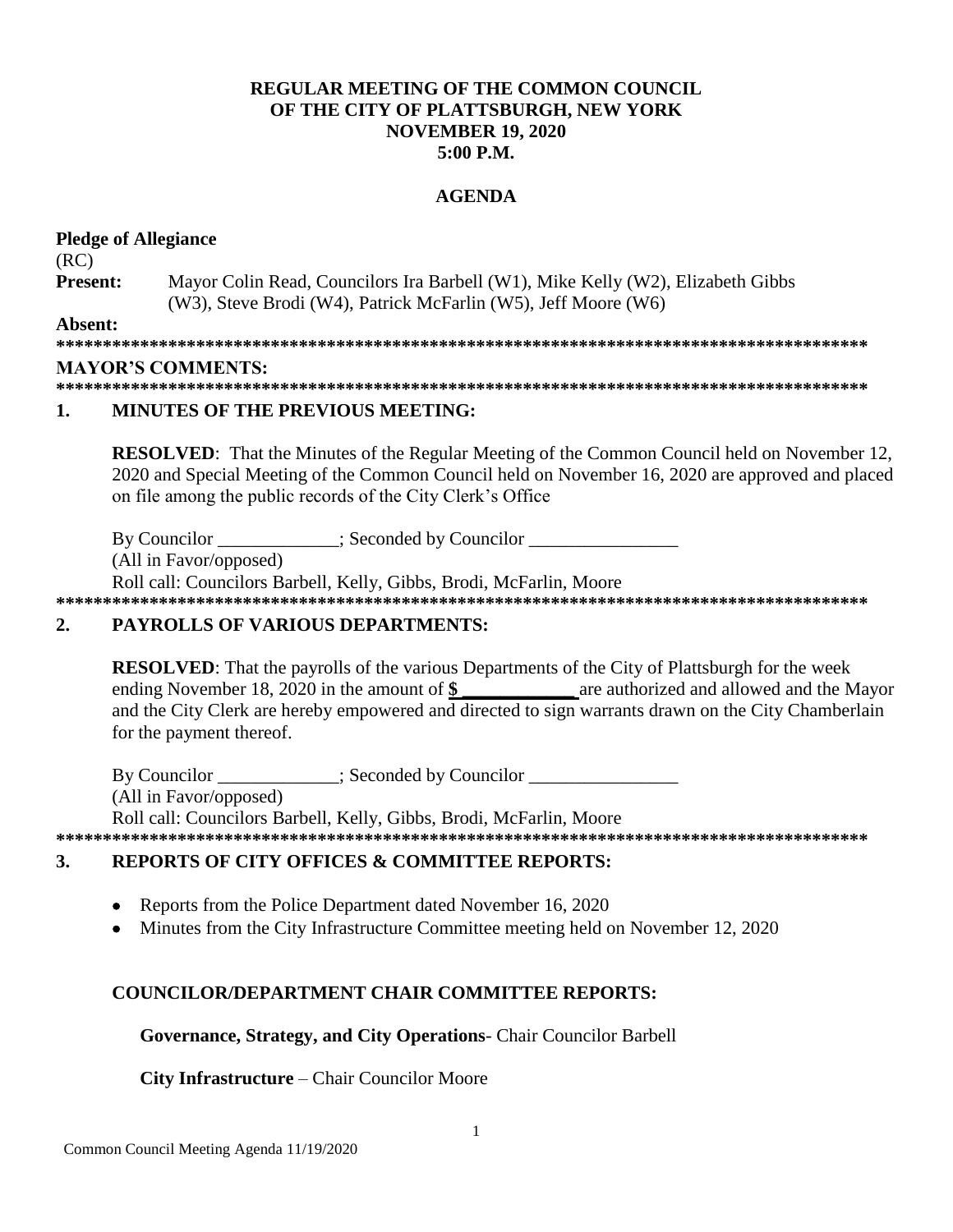**Finance and Budget –** Chair Councilor Kelly

**Public Safety** – Chair Councilor Gibbs

# **Plattsburgh Public Library** – Chair Councilor McFarlin

**MLD -** MLD Board President Councilor McFarlin

**RESOLVED**: That the reports as listed are hereby ordered received and any written reports are placed on file among the public records of the City Clerk's Office.

By Councilor \_\_\_\_\_\_\_\_\_\_\_; Seconded by Councilor \_\_\_\_\_\_\_\_\_\_\_\_\_\_\_\_\_\_\_\_\_\_\_\_\_\_\_\_\_\_\_\_ (All in Favor/opposed) Roll call: Councilors Barbell, Kelly, Gibbs, Brodi, McFarlin, Moore **\*\*\*\*\*\*\*\*\*\*\*\*\*\*\*\*\*\*\*\*\*\*\*\*\*\*\*\*\*\*\*\*\*\*\*\*\*\*\*\*\*\*\*\*\*\*\*\*\*\*\*\*\*\*\*\*\*\*\*\*\*\*\*\*\*\*\*\*\*\*\*\*\*\*\*\*\*\*\*\*\*\*\*\*\*\*\***

# **4. CORRESPONDENCE OR RECOMMENDATIONS FROM BOARDS: None**

**\*\*\*\*\*\*\*\*\*\*\*\*\*\*\*\*\*\*\*\*\*\*\*\*\*\*\*\*\*\*\*\*\*\*\*\*\*\*\*\*\*\*\*\*\*\*\*\*\*\*\*\*\*\*\*\*\*\*\*\*\*\*\*\*\*\*\*\*\*\*\*\*\*\*\*\*\*\*\*\*\*\*\*\*\*\*\***

# **5. AUDIT OF CLAIMS:**

**RESOLVED:** That the bills Audited by the Common Council for the week ending November 20, 2020 in the amount of \$ **\_\_\_\_\_\_\_\_\_\_\_\_** are authorized and allowed and the Mayor and City Clerk are hereby authorized and directed to sign warrants drawn on the City Chamberlain for the payment thereof.

By Councilor \_\_\_\_\_\_\_\_\_\_\_; Seconded by Councilor \_\_\_\_\_\_\_\_\_\_\_\_\_\_\_\_\_\_\_\_\_\_\_\_\_\_\_\_\_\_\_\_

(All in Favor/opposed)

Roll call: Councilors Barbell, Kelly, Gibbs, Brodi, McFarlin, Moore

**\*\*\*\*\*\*\*\*\*\*\*\*\*\*\*\*\*\*\*\*\*\*\*\*\*\*\*\*\*\*\*\*\*\*\*\*\*\*\*\*\*\*\*\*\*\*\*\*\*\*\*\*\*\*\*\*\*\*\*\*\*\*\*\*\*\*\*\*\*\*\*\*\*\*\*\*\*\*\*\*\*\*\*\*\*\*\***

\_\_\_\_\_\_\_\_\_\_\_\_\_\_\_\_\_\_\_\_\_\_\_\_\_\_\_\_\_\_\_\_\_\_\_\_\_\_\_\_\_\_\_\_\_\_\_\_\_\_\_\_\_\_\_\_\_\_\_\_\_\_\_\_\_\_\_\_\_\_\_\_\_\_\_\_\_\_\_\_\_\_\_\_

\_\_\_\_\_\_\_\_\_\_\_\_\_\_\_\_\_\_\_\_\_\_\_\_\_\_\_\_\_\_\_\_\_\_\_\_\_\_\_\_\_\_\_\_\_\_\_\_\_\_\_\_\_\_\_\_\_\_\_\_\_\_\_\_\_\_\_\_\_\_\_\_\_\_\_\_\_\_\_\_\_\_\_\_

# **6. PERSONS ADDRESSING COUNCIL ON AGENDA ITEMS ONLY:**

#### **\*\*\*\*\*\*\*\*\*\*\*\*\*\*\*\*\*\*\*\*\*\*\*\*\*\*\*\*\*\*\*\*\*\*\*\*\*\*\*\*\*\*\*\*\*\*\*\*\*\*\*\*\*\*\*\*\*\*\*\*\*\*\*\*\*\*\*\*\*\*\*\*\*\*\*\*\*\*\*\*\*\*\*\*\*\*\***

# **7. OTHER ITEMS:**

# **Motion to remove item 7A from the Table**

By Councilor  $\qquad \qquad :$  Seconded by Councilor

Roll call: Councilors Barbell, Kelly, Gibbs, Brodi, McFarlin, Moore

**A. ADOPTION OF LOCAL LAW P-5 OF 2020:** A local law amending and replacing in its entirety Chapter 116 "Alarm Systems" as set forth in City Code of the City of Plattsburgh.

This Local Law shall take effect immediately upon approval by the Mayor and filing with the New York Secretary of State. The entire text of which has been distributed to and read by the members of the Common Council, is hereby enacted without the reading thereof and a copy of said local law is made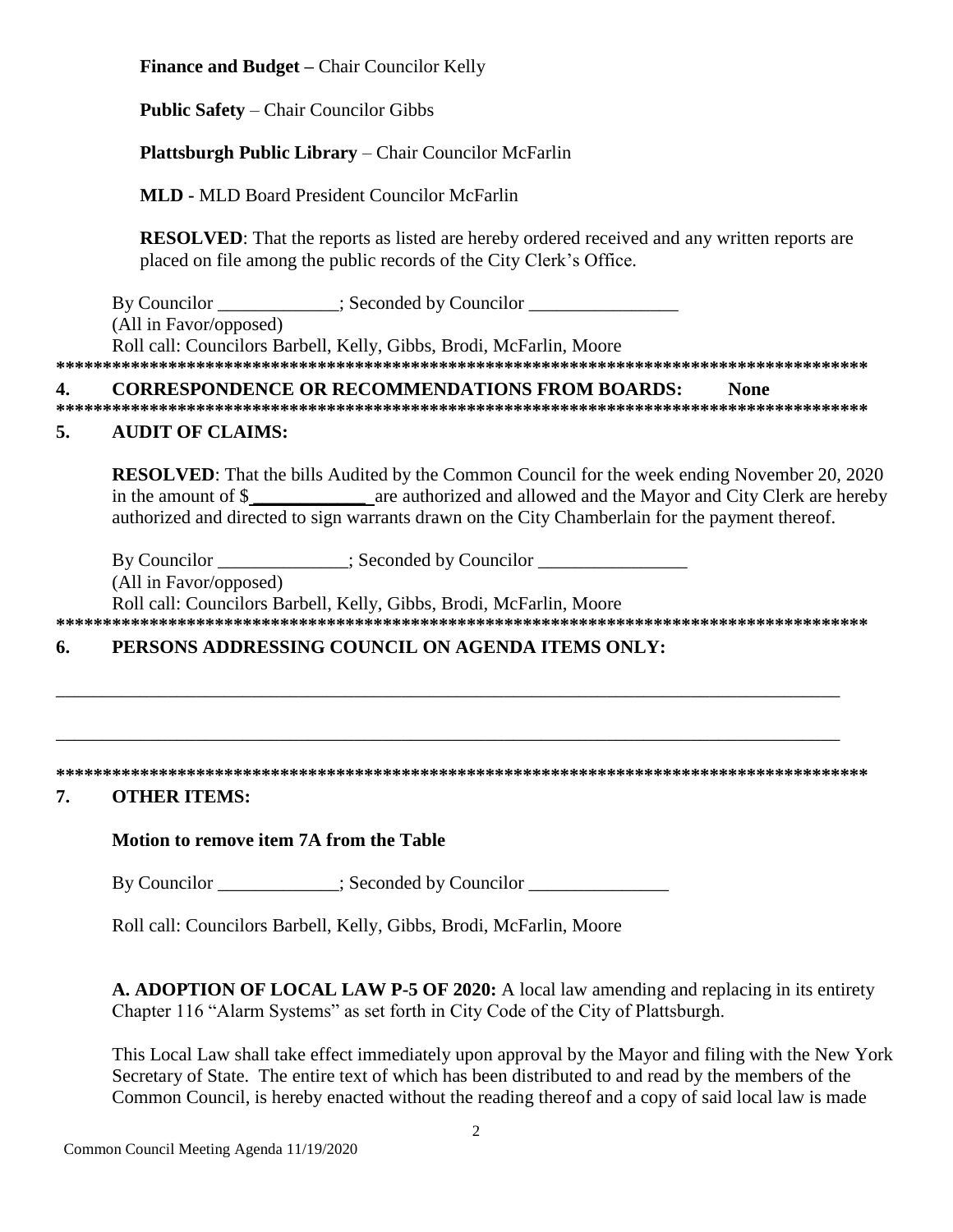part of the minutes of this meeting.

Discussion:

Roll call: Councilors Barbell, Kelly, Gibbs, Brodi, McFarlin, Moore

|                   | ACTION TAKEN: Adopted _____ Defeated ______ Withdrawn _____ Tabled _____<br>Follow up Action:                                                                                                                                                                                                                                                                                                                                                        |  |  |  |  |
|-------------------|------------------------------------------------------------------------------------------------------------------------------------------------------------------------------------------------------------------------------------------------------------------------------------------------------------------------------------------------------------------------------------------------------------------------------------------------------|--|--|--|--|
|                   |                                                                                                                                                                                                                                                                                                                                                                                                                                                      |  |  |  |  |
|                   | <b>B. RESOLVED:</b> In accordance with the request therefore the Common Council approves a public<br>forum be made available commencing December 1, 2020 for a period of 40 days at Trinity Park<br>providing free, equal and unrestricted access for holiday displays. The maximum size is 10 x 10, and<br>requests must be filed with the City Clerk's office in advance. A \$20 fee for electricity and Certificate of<br>Insurance are required. |  |  |  |  |
|                   | By Councilor ___________; Seconded by Councilor ______________                                                                                                                                                                                                                                                                                                                                                                                       |  |  |  |  |
|                   | Discussion:                                                                                                                                                                                                                                                                                                                                                                                                                                          |  |  |  |  |
|                   | Roll call: Councilors Barbell, Kelly, Gibbs, Brodi, McFarlin, Moore                                                                                                                                                                                                                                                                                                                                                                                  |  |  |  |  |
|                   | ACTION TAKEN: Adopted _____ Defeated ______ Withdrawn _____ Tabled _____                                                                                                                                                                                                                                                                                                                                                                             |  |  |  |  |
| Follow up Action: |                                                                                                                                                                                                                                                                                                                                                                                                                                                      |  |  |  |  |
|                   | C. RESOLVED: In accordance with the request therefore, as a result of the Request for Proposals, as<br>well as the recommendation of the City's health care consultant, the Common Council authorizes the<br>Mayor to sign a renewal pharmacy contract with Pro-Act.                                                                                                                                                                                 |  |  |  |  |
|                   | By Councilor __________; Seconded by Councilor _________________________________                                                                                                                                                                                                                                                                                                                                                                     |  |  |  |  |
|                   | Discussion:                                                                                                                                                                                                                                                                                                                                                                                                                                          |  |  |  |  |
|                   | Roll call: Councilors Barbell, Kelly, Gibbs, Brodi, McFarlin, Moore                                                                                                                                                                                                                                                                                                                                                                                  |  |  |  |  |
|                   | ACTION TAKEN: Adopted _____ Defeated ______ Withdrawn _____ Tabled _____<br>Follow up Action:                                                                                                                                                                                                                                                                                                                                                        |  |  |  |  |
|                   | <b>D. RESOLVED:</b> In accordance with the request therefore, the Common Council authorizes the Mayor<br>to sign a renewal annual stop loss insurance contract with Blue Shield Northeastern NY.                                                                                                                                                                                                                                                     |  |  |  |  |
|                   | By Councilor ___________; Seconded by Councilor _______________                                                                                                                                                                                                                                                                                                                                                                                      |  |  |  |  |
|                   | Discussion:                                                                                                                                                                                                                                                                                                                                                                                                                                          |  |  |  |  |
|                   | Roll call: Councilors Barbell, Kelly, Gibbs, Brodi, McFarlin, Moore                                                                                                                                                                                                                                                                                                                                                                                  |  |  |  |  |
|                   | <b>ACTION TAKEN:</b> Adopted _____ Defeated ______ Withdrawn _____ Tabled _____<br>Follow up Action:                                                                                                                                                                                                                                                                                                                                                 |  |  |  |  |
|                   |                                                                                                                                                                                                                                                                                                                                                                                                                                                      |  |  |  |  |